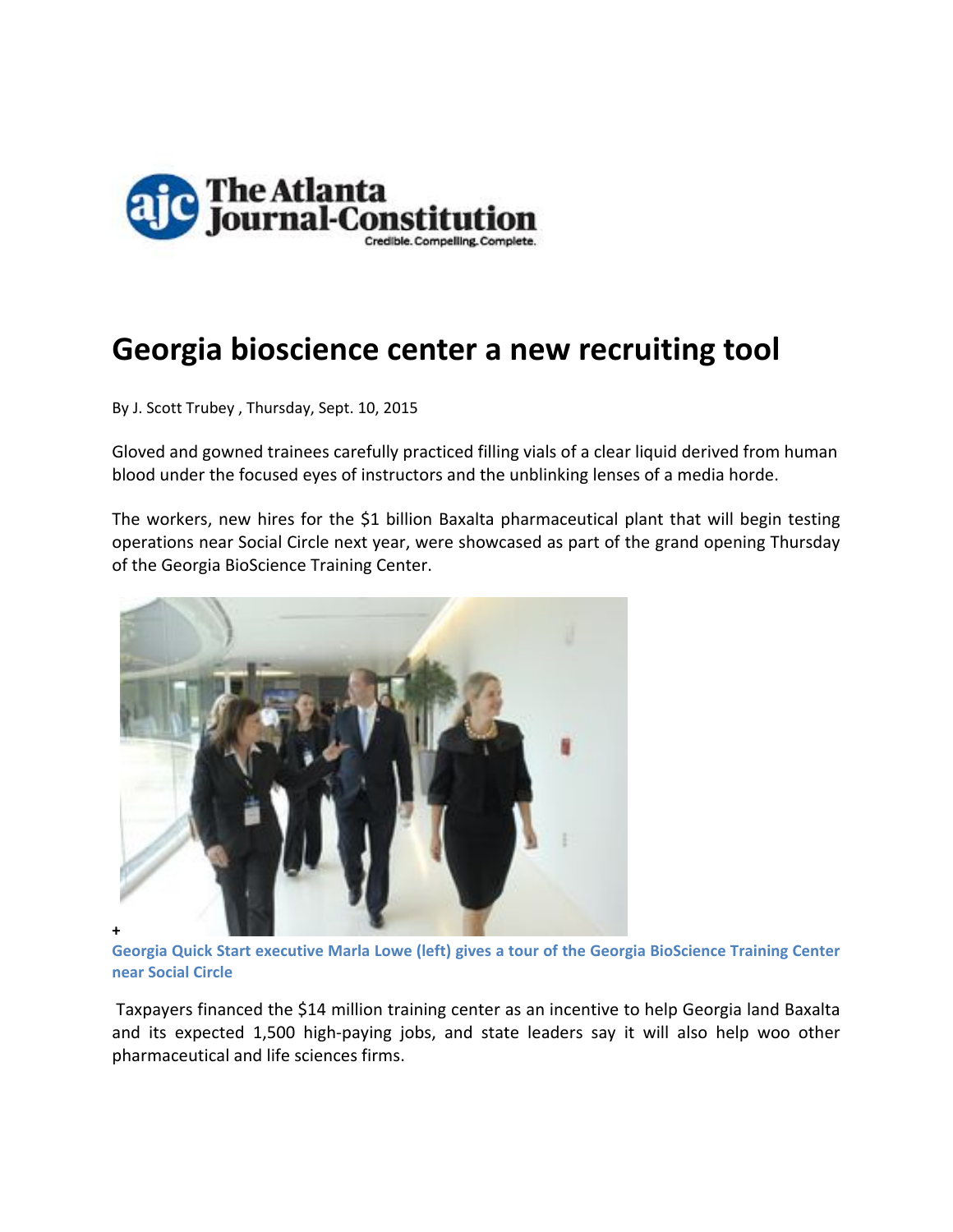"This is the beginning of a new era in Georgia, to say to the world and to the pharmaceutical industry and others that Georgia is friendly to bioscience," Gov. Nathan Deal said.

The training center also reflects an escalating bidding war for companies. Georgia hasn't been shy about forking over tax breaks, land and free training for workers. State-of-the-art training centers have recently joined the state's arsenal of perks.



**The \$14 million Georgia BioScience Training Center near Social Circle will train workers at the Baxalta pharmaceutical plant nearby**

The facilities aren't just giveaways to single companies, state leaders say.

Georgia built a training center near the Kia Motors plant in West Point, and the facility has also been used to train waves of workers at other auto-related companies. Athens Technical College devoted a building largely to Caterpillar, which announced a plant and 1,400 new jobs near Athens in 2012. That building could be adapted to serve other manufacturers.

The state also included a new manufacturing training facility near Savannah in its pitch for Volvo. Though Volvo picked South Carolina for its factory and up to 4,000 jobs, the training center will move forward.

Chris Carr, the state's economic development commissioner, said the Pooler training site will be used to help existing heavy manufacturers such Gulfstream and JCB staff up. And it will be ready when others come calling.

"There is no better investment that you can make for the future of the state than in your workforce," Carr said. "It's infrastructure like anything else."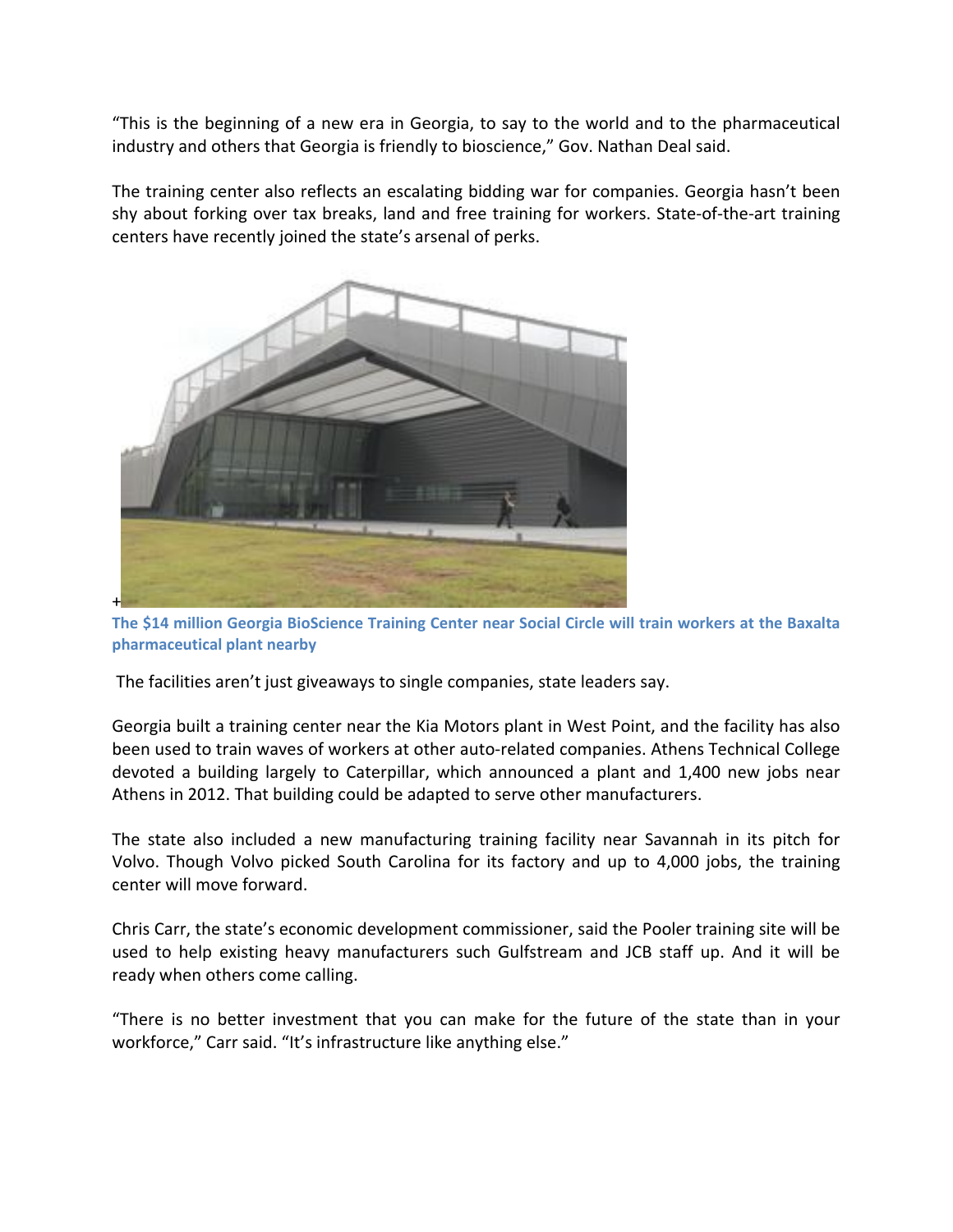**New jobs, at a price**



**The Baxalta plant near Social Circle is one of Gov. Nathan Deal s biggest economic development projects since he took office**

When Georgia landed Baxalta (formerly part of Baxter International) in 2012, it was an economic highlight for a state suffering from high unemployment and a real estate collapse. The recruitment came at a price: a local and state incentive package valued at more than \$210 million, including the training center.

Training centers such as Georgia's new bioscience facility are "a positive move back to the future," said Brent Lane, director of the Carolina Center for Competitive Economies at the University of North Carolina. Rather than just battling with incentives, he said Georgia is trying to gain a workforce edge.

Finding skilled workers is still the No. 1 issue for most companies looking to expand, Lane said.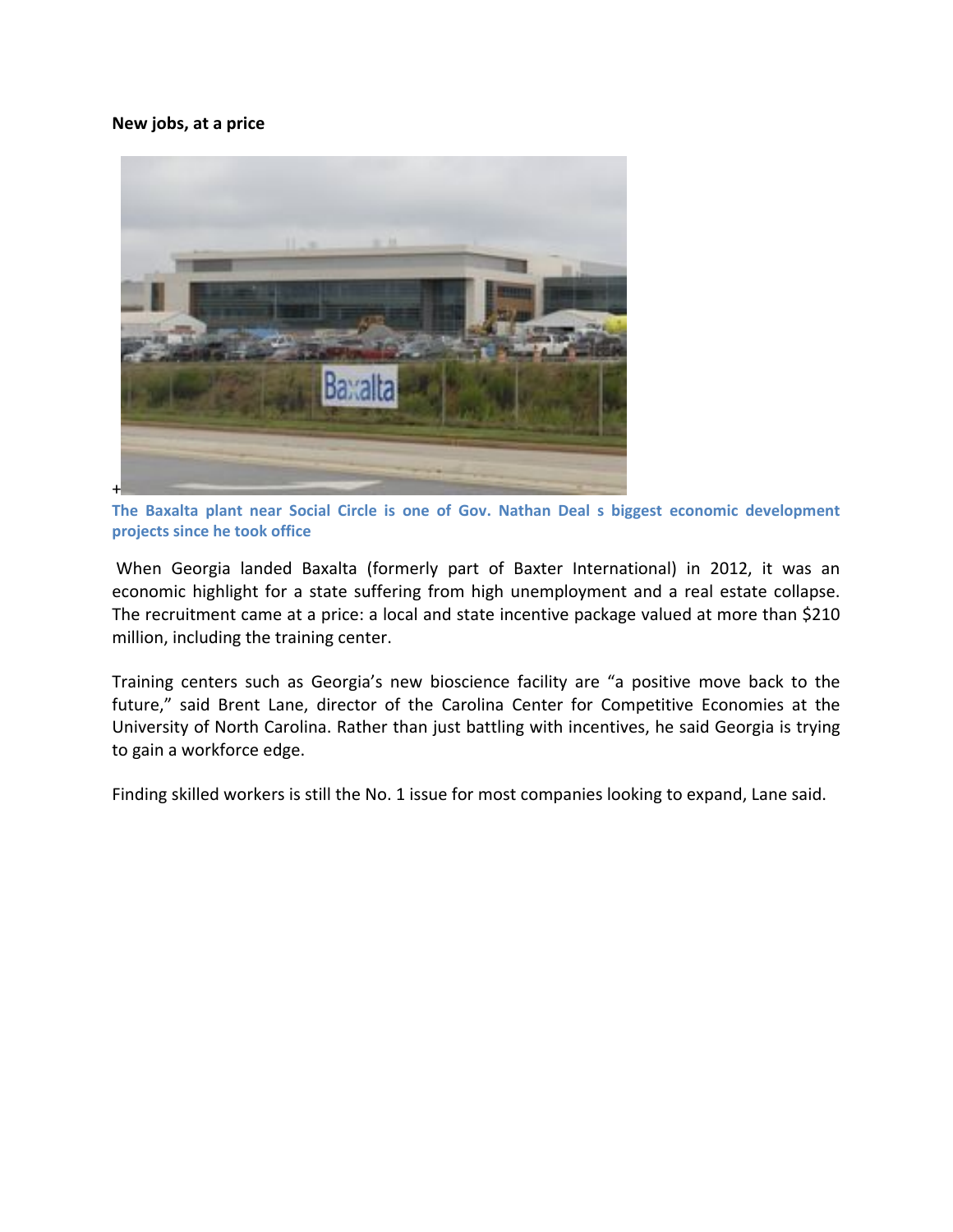

**Gretchen Corbin, commissioner of the Technical College System of Georgia (left), Gov. Nathan Deal, Baxalta Senior Vice President John Furey, state economic development chief Chris Carr and Baxalta Executive Vice President Jacopo Leonardi cut a ribbon**

"This is a return to the fundamentals of economic development competition," he said.

Greg LeRoy, who heads Good Jobs First, a left‐leaning think tank that analyzes incentive programs, said "there has been a surge" in states offering custom training to prospects.

"It is good that training dollars are being spent on jobs that are really materializing (and hopefully good jobs) as opposed to cookie‐cutter training that is not closely aligned with the labor market," LeRoy said in an email.



**Ken Bowser, a Georgia Quick Start training coordinator, demonstrates the use of a machine that fills vials of medicine**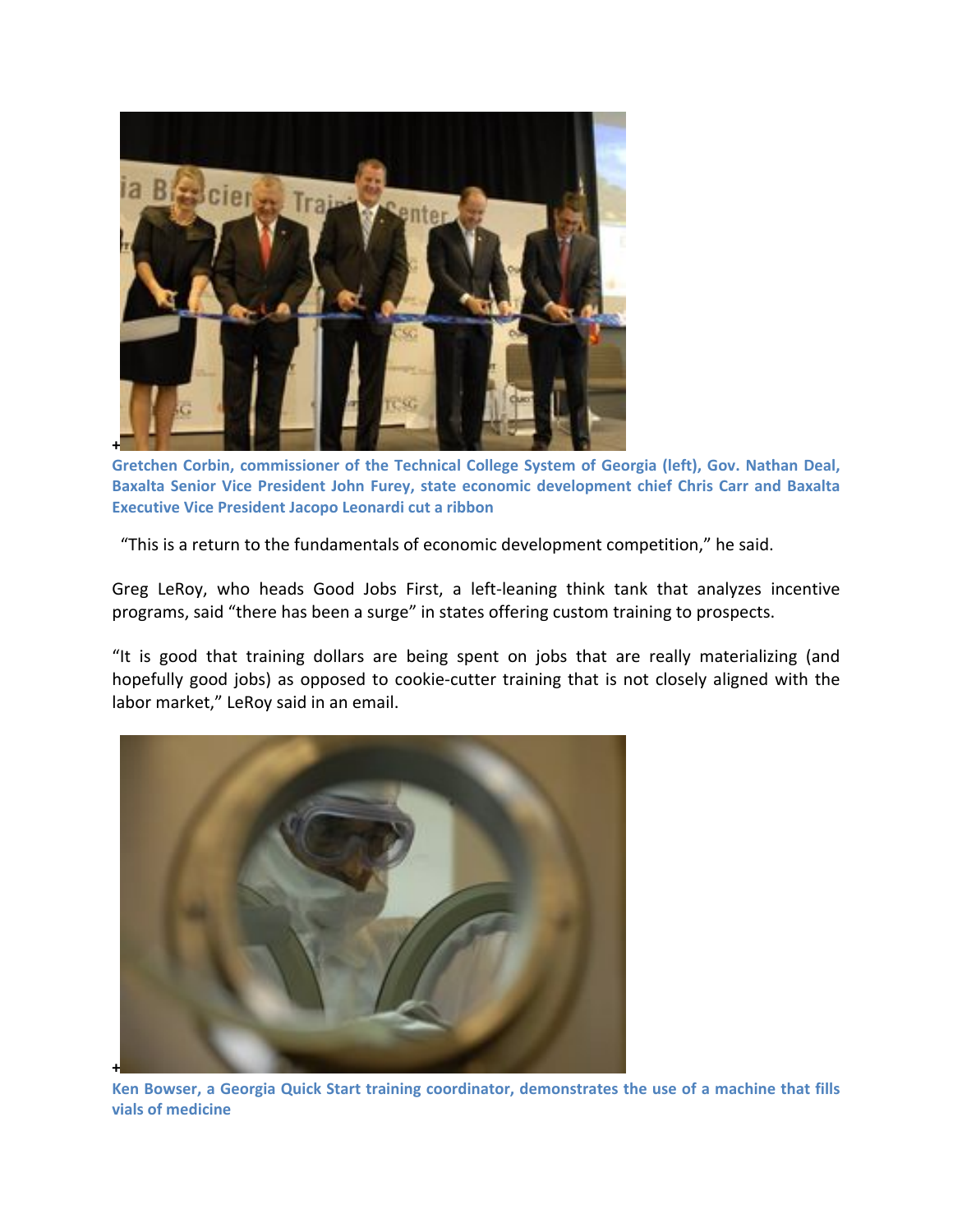But he added, "On the other hand, if the jobs are already coming for sure, the training can basically become a huge (human resources) subsidy that isn't really leveraging anything."

States also could require that companies enact preferences for disadvantaged workers, displaced workers or veterans as part of providing such specialized incentives, he said.

## **Quick Start praised**



**Quick Start staff members suited up in protective gear to demonstrate the training stations**

John Boyd, a site consultant with the Boyd Company in New Jersey, said Georgia has long been "ahead of the curve" in job training. Georgia's Quick Start workforce training program, which has been offered for decades, has been among the most highly-regarded in the nation, offering free customized training to workers of top prospects.

But Georgia has lost out in years past to the Research Triangle in North Carolina, Boston and the Bay Area in California in efforts to attract medical technology and bioscience firms, as those jobs have leaked out of New Jersey and some other states.

Georgia is smart to invest in its workforce, Boyd said. And Georgia has key bioscience assets, such as the Centers for Disease Control and Prevention and Emory University.